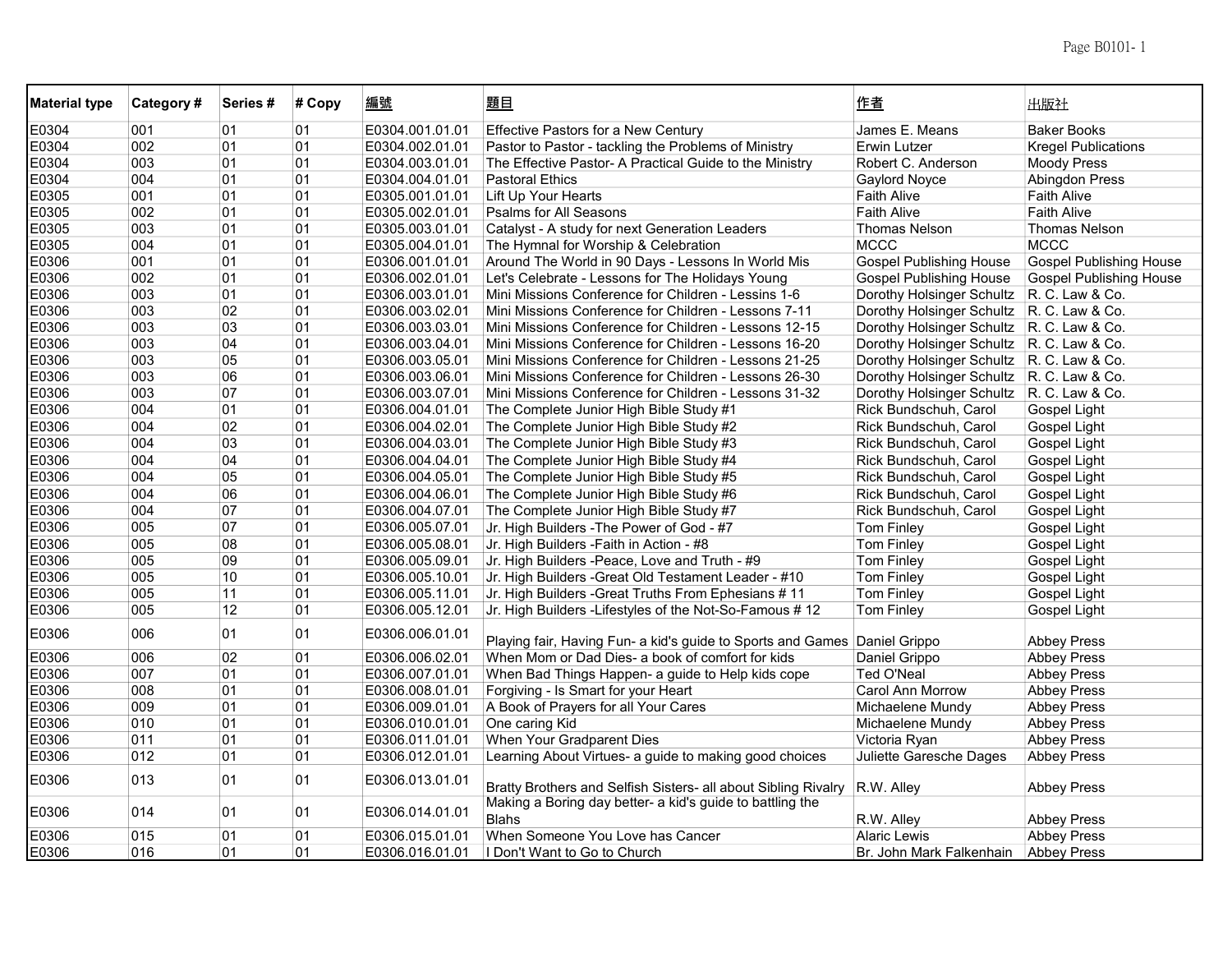| E0306 | 017 | 01 | 01 | E0306.017.01.01 | My Body is Special- book about Sexual Abuse                                           | Gynthia Geisen                       | <b>Abbey Press</b>          |
|-------|-----|----|----|-----------------|---------------------------------------------------------------------------------------|--------------------------------------|-----------------------------|
| E0306 | 018 | 01 | 01 | E0306.018.01.01 |                                                                                       | <b>Chrisitine Adams &amp; Robert</b> |                             |
|       |     |    |    |                 | Happy to Be Me - Book about Self-Esteem                                               | J. Butch                             | <b>Abbey Press</b>          |
| E0306 | 019 | 01 | 01 | E0306.019.01.01 | God Made Us One by One                                                                | <b>Chrisitine Adams</b>              | <b>Abbey Press</b>          |
| E0306 | 020 | 01 | 01 | E0306.020.01.01 | Learning to be a Good Friend                                                          | <b>Chrisitine Adams</b>              | <b>Abbey Press</b>          |
| E0306 | 021 | 01 | 01 | E0306.021.01.01 | Know How to Say No to Drugs and Alcohol                                               | Jim Auer                             | <b>Abbey Press</b>          |
| E0306 | 022 | 01 | 01 | E0306.022.01.01 | Standing Up to Peer Pressure                                                          | Jim Auer                             | <b>Abbey Press</b>          |
| E0306 | 023 | 01 | 01 | E0306.023.01.01 | Playing It Safe                                                                       | J. S. Jackson                        | <b>Abbey Press</b>          |
| E0306 | 024 | 01 | 01 | E0306.024.01.01 | <b>Keeping Family First</b>                                                           | J. S. Jackson                        | <b>Abbey Press</b>          |
| E0306 | 025 | 01 | 01 | E0306.025.01.01 | Smart Choices for Pre Teen Kids - Faith-Building Lessons                              | Group Publishing Inc.                | Group Publishing Inc.       |
| E0306 | 025 | 01 | 02 | E0306.025.01.02 | Smart Choices for Pre Teen Kids - Faith-Building Lessons                              | Group Publishing Inc.                | Group Publishing Inc.       |
| E0306 | 026 | 01 | 01 | E0306.026.01.01 | Smart Choices for Pre Teen Kids - No-Miss Lessons on<br>Family, Friends & School      | Group Publishing Inc.                | Group Publishing Inc.       |
| E0306 | 027 | 01 | 01 | E0306.027.01.01 | The Children's Worker's Encyclopedia of Bible-Teaching<br>Ideas: Old Testament        |                                      |                             |
| E0306 | 028 | 01 | 01 | E0306.028.01.01 | The Children's Worker's Encyclopedia of Bible-Teaching<br><b>Ideas: New Testament</b> |                                      |                             |
| E0306 | 029 | 01 | 01 | E0306.029.01.01 | Children's Ministry that Works!                                                       | <b>Mikal Keefer</b>                  | Group Publishing Inc.       |
| E0306 | 030 | 01 | 01 | E0306.030.01.01 | Fun & Easy Games                                                                      | Jan Kershner                         | Group Publishing Inc.       |
| E0306 | 031 | 01 | 01 | E0306.031.01.01 | Children's ministry Volunteers that Stick                                             | Jim Wideman                          | Group Publishing Inc.       |
| E0306 | 032 | 01 | 01 | E0306.032.01.01 | <b>Activity Book Series I</b>                                                         | Laurie Bonnell Stephens              | <b>Family Entertainment</b> |
| E0306 | 032 | 02 | 01 | E0306.032.02.01 | <b>Activity Book Series II</b>                                                        | Laurie Bonnell Stephens              | <b>Family Entertainment</b> |
| E0306 | 033 | 01 | 01 | E0306.033.01.01 | The King is Born - The Animated Stories from the N                                    | Amy Binder, Kim Freeberg             | <b>Family Entertainment</b> |
| E0306 | 033 | 01 | 02 | E0306.033.01.02 | The King is Born - The Animated Stories from the N                                    | Amy Binder, Kim Freeberg             | <b>Family Entertainment</b> |
| E0306 | 034 | 01 | 01 | E0306.034.01.01 | Abraham & Isaac - From the Animated Stories From t                                    | Laurie Bonnell Stephens              | <b>Family Entertainment</b> |
| E0306 | 035 | 01 | 01 | E0306.035.01.01 | Joseph in Egypt                                                                       | Laurie Bonnell Stephens              | <b>Family Entertainment</b> |
| E0306 | 036 | 01 | 01 | E0306.036.01.01 | He is Risen - The Animated Stories from the New Te                                    | Amy Binder, Kim Freeberg,            | <b>Family Entertainment</b> |
| E0306 | 037 | 01 | 01 | E0306.037.01.01 | <b>The Nativity</b>                                                                   | <b>Candlewick Press</b>              | <b>Candlewick Press</b>     |
| E0306 | 038 | 01 | 01 | E0306.038.01.01 | The World is not enough                                                               | Gospel Light PUblications,           | Gospel Light                |
| E0306 | 039 | 01 | 01 | E0306.039.01.01 | A Window to Eternity                                                                  | <b>Gospel Light Publications</b>     | Gospel Light                |
| E0306 | 040 | 01 | 01 | E0306.040.01.01 | <b>Biblical Skits</b>                                                                 | Debra Helen Bitonti and              | The "Son" Shine Gang's      |
| E0306 | 041 | 01 | 01 | E0306.041.01.01 | Make your own Broom Puppets                                                           | Debra Helen Bitonti and              | The "Son" Shine Gang's      |
| E0306 | 042 | 01 | 01 | E0306.042.01.01 | Sweeping Through the Bible                                                            | Debra Helen Bitonti and              | The "Son" Shine Gang's      |
| E0306 | 043 | 01 | 01 | E0306.043.01.01 | <b>Christianity the Basics</b>                                                        | Kara Eckmann Powell                  |                             |
| E0306 | 044 | 01 | 01 | E0306.044.01.01 | Creative Programming Ideas for Junior High Ministr                                    | Steve Dickie & Darrell               | Zondervan Publishing        |
| E0306 | 045 | 01 | 01 | E0306.045.01.01 | Miles Ahead in Christian Living                                                       | Rick Bundschuh, Brian                | <b>GL Publications</b>      |
| E0306 | 046 | 01 | 01 | E0306.046.01.01 | Quest - Searching to know God                                                         | Rick Bundschuh, Tom                  | <b>G</b> L Publications     |
| E0306 | 047 | 01 | 01 | E0306.047.01.01 | <b>Youth Elective Sampler</b>                                                         | Elgin Illinois                       | David C. Cook               |
| E0306 | 048 | 01 | 01 | E0306.048.01.01 | Creative Programs for Life-Changing Camps and Retreats                                |                                      | Zondervan                   |
| E0306 | 049 | 01 | 01 | E0306.049.01.01 | <b>Games for Youth Groups</b>                                                         |                                      | Zondervan                   |
| E0306 | 050 | 01 | 01 | E0306.050.01.01 | Discussion and Lesson Starters for Youth Groups                                       |                                      | Zondervan                   |
| E0306 | 051 | 01 | 01 | E0306.051.01.01 | Leading Life-changing Small Groups                                                    | Bill Donahu and the Willow           | Zondervan                   |
| E0306 | 052 | 01 | 01 | E0306.052.01.01 | God Knows You're Talented (Even if you don't)                                         | Kara Eckmann Powell                  | <b>GL Publications</b>      |
| E0306 | 053 | 01 | 01 | E0306.053.01.01 | Talksheets: 50 creative discussions for high school                                   | David Lynn                           | Youth Specialties           |
| E0306 | 053 | 02 | 01 | E0306.053.02.01 | Talksheets: 50 creative discussions for Jr. high school                               | David Lynn                           | Youth Specialties           |
| E0306 | 054 | 01 | 01 | E0306.054.01.01 | Talksheets: Creative discussions to get parents an                                    | David Lynn                           | Youth Specialties           |
| E0306 | 055 | 01 | 01 | E0306.055.01.01 | Send Me! Your Journey to the Nations                                                  | Steve Hoke & Bill Taylor             | <b>WEFMC</b>                |
|       |     |    |    |                 |                                                                                       |                                      |                             |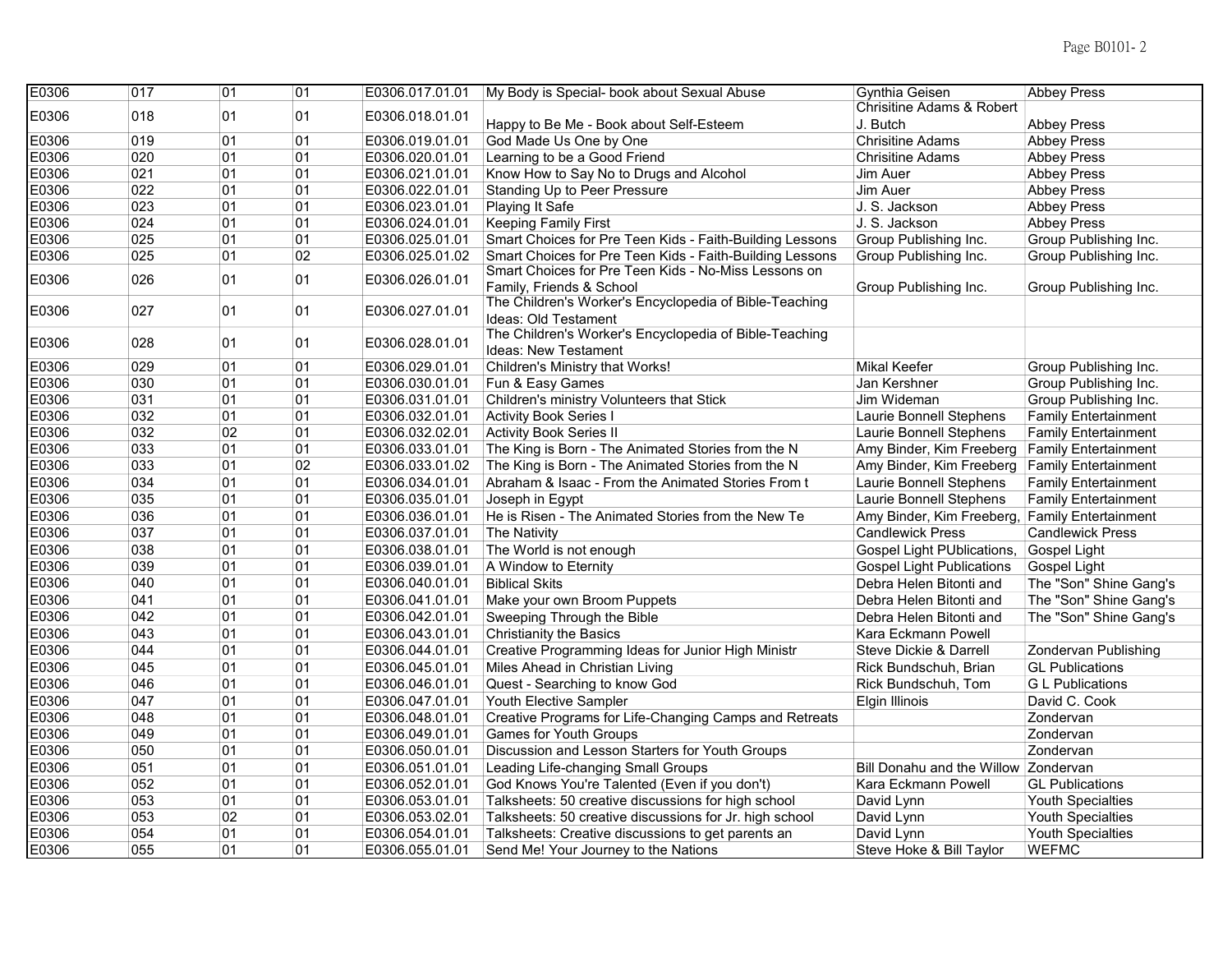| E0306 | 056 | 01 | 01 | E0306.056.01.01 |                                                                    | David Lynn & Mike          |                                          |
|-------|-----|----|----|-----------------|--------------------------------------------------------------------|----------------------------|------------------------------------------|
|       |     |    |    |                 | Tension Getters: 68 Real-Life Problems and Predica                 | Yaconelli                  | Youth Specialties                        |
| E0306 | 057 | 01 | 01 | E0306.057.01.01 | <b>Becoming New Testament</b>                                      | <b>Thomas Nelson Bible</b> |                                          |
| E0306 | 058 | 01 | 01 | E0306.058.01.01 | A Gallery of Reflections - The Nativity of Christ                  | <b>Richard Harries</b>     | WM. B. Eerdmans                          |
| E0306 | 059 | 01 | 01 | E0306.059.01.01 | The Stranger on the Road to Emmaus                                 | John R. Cross              | Good Seed International                  |
| E0306 | 060 | 01 | 01 | E0306.060.01.01 | The Stranger on the Road to Emmaus - Work book                     | John R. Cross              | Good Seed International                  |
| E0306 | 061 | 01 | 01 | E0306.061.01.01 | Teaching Science in a Climate of Controversy                       |                            |                                          |
| E0306 | 062 | 01 | 01 | E0306.062.01.01 | Philosophy of Education                                            | James E. McClellan         | Prentice -Hall Inc.                      |
| E0306 | 063 | 01 | 01 | E0306.063.01.01 | A Wardrobe From the King- 8 Studies on the Armor of God Berit Kjos |                            | <b>Victor Books</b>                      |
| E0306 | 064 | 01 | 01 | E0306.064.01.01 | The 7 Laws of the Teacher - companion textbook                     | Dr. Howard G. Hendricks    | Walk Thru the Bible<br><b>Ministries</b> |
| E0306 | 064 | 02 | 01 | E0306.064.02.01 | The 7 Laws of the Teacher - leader's guide                         | Dr. Howard G. Hendricks    | Walk Thru the Bible<br><b>Ministries</b> |
|       |     |    |    |                 |                                                                    |                            | Walk Thru the Bible                      |
| E0306 | 064 | 03 | 01 | E0306.064.03.01 | The 7 Laws of the Teacher - course notebook                        | Dr. Howard G. Hendricks    | <b>Ministries</b>                        |
| E0306 | 064 | 03 | 02 | E0306.064.03.02 |                                                                    |                            | Walk Thru the Bible                      |
|       |     |    |    |                 | The 7 Laws of the Teacher - course notebook                        | Dr. Howard G. Hendricks    | <b>Ministries</b>                        |
| E0306 | 064 | 03 | 03 | E0306.064.03.03 |                                                                    |                            | Walk Thru the Bible                      |
|       |     |    |    |                 | The 7 Laws of the Teacher - course notebook                        | Dr. Howard G. Hendricks    | <b>Ministries</b>                        |
| E0306 | 064 | 03 | 04 | E0306.064.03.04 | The 7 Laws of the Teacher - course notebook                        | Dr. Howard G. Hendricks    | Walk Thru the Bible<br><b>Ministries</b> |
| E0306 | 064 | 03 | 05 | E0306.064.03.05 | The 7 Laws of the Teacher - course notebook                        | Dr. Howard G. Hendricks    | Walk Thru the Bible<br><b>Ministries</b> |
|       |     |    |    |                 |                                                                    |                            | Walk Thru the Bible                      |
| E0306 | 064 | 03 | 06 | E0306.064.03.06 | The 7 Laws of the Teacher - course notebook                        | Dr. Howard G. Hendricks    | <b>Ministries</b>                        |
| E0306 | 064 | 03 | 07 | E0306.064.03.07 |                                                                    |                            | Walk Thru the Bible                      |
|       |     |    |    |                 | The 7 Laws of the Teacher - course notebook                        | Dr. Howard G. Hendricks    | <b>Ministries</b>                        |
| E0306 | 064 | 03 | 08 | E0306.064.03.08 |                                                                    |                            | Walk Thru the Bible                      |
|       |     |    |    |                 | The 7 Laws of the Teacher - course notebook                        | Dr. Howard G. Hendricks    | <b>Ministries</b><br>Walk Thru the Bible |
| E0306 | 064 | 03 | 09 | E0306.064.03.09 |                                                                    | Dr. Howard G. Hendricks    | <b>Ministries</b>                        |
|       |     |    |    |                 | The 7 Laws of the Teacher - course notebook                        |                            | Walk Thru the Bible                      |
| E0306 | 065 | 01 | 01 | E0306.065.01.01 | Teaching with Style - Leaders guide                                | Dr. Bruce H. Wilkinson     | <b>Ministries</b>                        |
|       |     |    |    |                 |                                                                    |                            | Walk Thru the Bible                      |
| E0306 | 065 | 02 | 01 | E0306.065.02.01 | Teaching with Style - course workbook                              | Dr. Bruce H. Wilkinson     | <b>Ministries</b>                        |
| E0306 | 065 | 02 | 02 | E0306.065.02.02 |                                                                    |                            | Walk Thru the Bible                      |
|       |     |    |    |                 | Teaching with Style - course workbook                              | Dr. Bruce H. Wilkinson     | <b>Ministries</b>                        |
| E0306 | 065 | 02 | 03 | E0306.065.02.03 |                                                                    |                            | Walk Thru the Bible                      |
|       |     |    |    |                 | Teaching with Style - course workbook                              | Dr. Bruce H. Wilkinson     | <b>Ministries</b>                        |
| E0306 | 065 | 02 | 04 | E0306.065.02.04 |                                                                    |                            | Walk Thru the Bible                      |
|       |     |    |    |                 | Teaching with Style - course workbook                              | Dr. Bruce H. Wilkinson     | <b>Ministries</b><br>Walk Thru the Bible |
| E0306 | 065 | 02 | 05 | E0306.065.02.05 | Teaching with Style - course workbook                              | Dr. Bruce H. Wilkinson     | <b>Ministries</b>                        |
|       |     |    |    |                 |                                                                    |                            | Walk Thru the Bible                      |
| E0306 | 066 | 01 | 01 | E0306.066.01.01 | Master Your Money - leader's guide                                 | Ron Blue                   | <b>Ministries</b>                        |
| E0306 | 066 | 02 | 01 | E0306.066.02.01 |                                                                    |                            | Walk Thru the Bible                      |
|       |     |    |    |                 | Master Your Money Series - course workbook                         | Ron Blue                   | <b>Ministries</b>                        |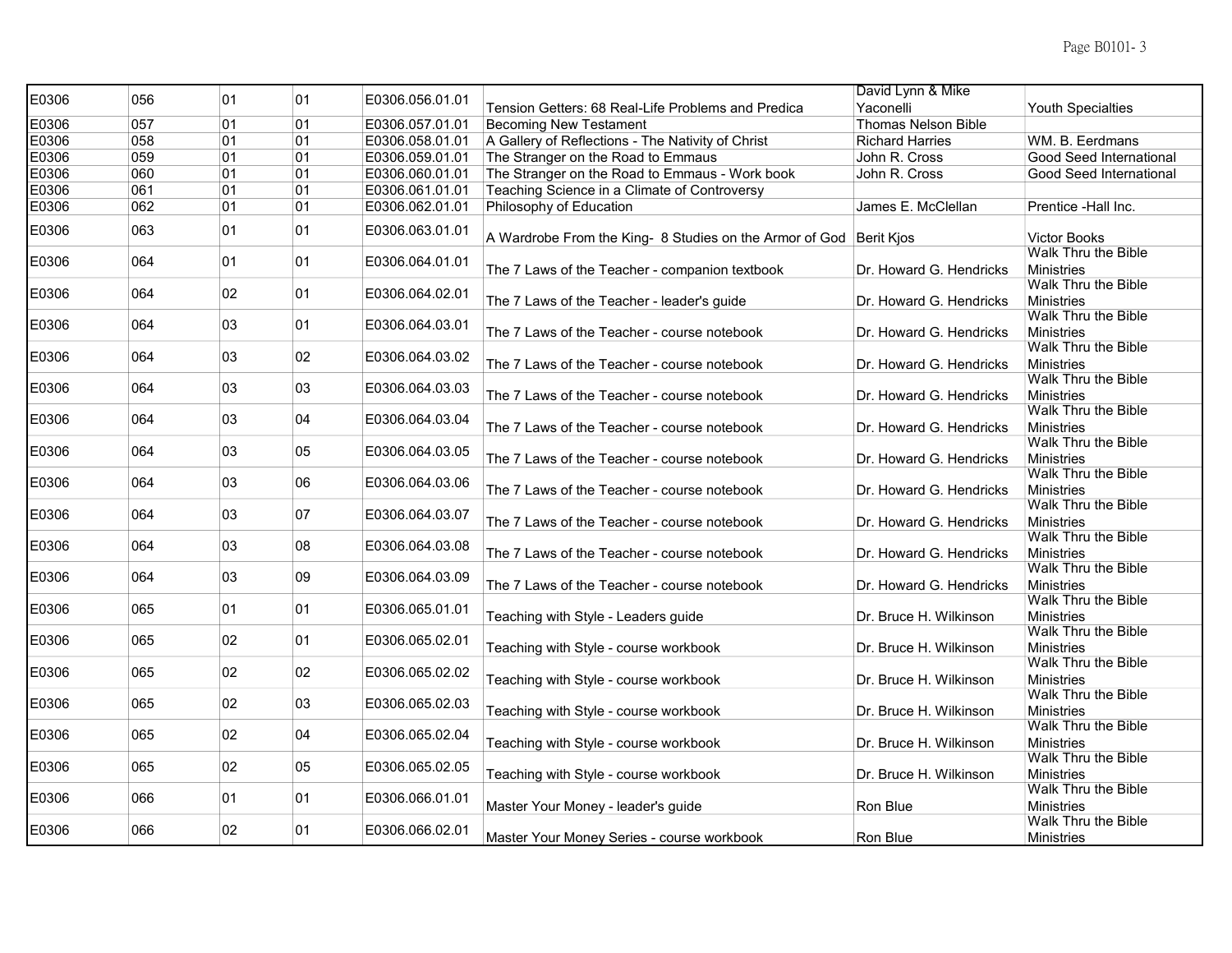| E0306 | 066 | 02 | 02 | E0306.066.02.02 |                                                            |                        | Walk Thru the Bible                      |
|-------|-----|----|----|-----------------|------------------------------------------------------------|------------------------|------------------------------------------|
|       |     |    |    |                 | Master Your Money Series - course workbook                 | Ron Blue               | <b>Ministries</b>                        |
| E0306 | 066 | 02 | 03 | E0306.066.02.03 |                                                            |                        | Walk Thru the Bible                      |
|       |     |    |    |                 | Master Your Money Series - course workbook                 | Ron Blue               | <b>Ministries</b>                        |
| E0306 | 066 | 02 | 04 | E0306.066.02.04 |                                                            |                        | Walk Thru the Bible                      |
|       |     |    |    |                 | Master Your Money Series - course workbook                 | Ron Blue               | <b>Ministries</b>                        |
| E0306 | 066 | 03 | 01 | E0306.066.03.01 |                                                            |                        | Walk Thru the Bible                      |
|       |     |    |    |                 | Master Your Money Series - devotional guide                | Ron Blue               | <b>Ministries</b><br>Walk Thru the Bible |
| E0306 | 066 | 03 | 02 | E0306.066.03.02 | Master Your Money Series - devotional guide                | Ron Blue               | <b>Ministries</b>                        |
|       |     |    |    |                 |                                                            |                        | Walk Thru the Bible                      |
| E0306 | 066 | 03 | 03 | E0306.066.03.03 | Master Your Money Series - devotional guide                | Ron Blue               | <b>Ministries</b>                        |
|       |     |    |    |                 |                                                            |                        | Walk Thru the Bible                      |
| E0306 | 066 | 03 | 04 | E0306.066.03.04 | Master Your Money Series - devotional guide                | Ron Blue               | <b>Ministries</b>                        |
|       |     |    |    |                 |                                                            |                        | Walk Thru the Bible                      |
| E0306 | 066 | 03 | 05 | E0306.066.03.05 | Master Your Money Series - devotional guide                | Ron Blue               | Ministries                               |
| E0306 | 067 | 01 | 01 | E0306.067.01.01 | The Pulpit and the Christian Calendar - Vol 3              | Stephen F. Olford      | <b>Baker Books</b>                       |
| E0306 | 068 | 01 | 01 | E0306.068.01.01 | Reach Every One You Teach                                  | David C. Cook          | Zondervan                                |
|       |     |    |    |                 | Joseph - Finding God's Strength in Times of Trial- leader  |                        |                                          |
| E0308 | 001 | 01 | 01 | E0308.001.01.01 | Guide                                                      | Gene A. Getz           | <b>G</b> L Publications                  |
| E0308 | 001 | 02 | 01 | E0308.001.02.01 | Joseph - Finding God's Strength in Times of Trial          | Gene A. Getz           | <b>G</b> L Publications                  |
| E0308 | 002 | 01 | 01 | E0308.002.01.01 | God with US Themes From Matthew - Teacher Guide            | D. A. Carson           | <b>GL</b> Publications                   |
| E0308 | 002 | 02 | 01 | E0308.002.02.01 | God with us - Themes from Matthew                          | D. A. Carson           | Regal Books                              |
| E0308 | 003 | 01 | 01 | E0308.003.01.01 | Winning the Battles of Life                                |                        | <b>GL</b> Publications                   |
| E0308 | 004 | 01 | 01 | E0308.004.01.01 | Love Carved in Stone                                       | Doug Van Bronkhorst    | <b>GL Publications</b>                   |
| E0308 | 005 | 01 | 01 | E0308.005.01.01 | The Church Library Workbook                                | Francine E. Walls      | <b>GL Publications</b>                   |
| E0308 | 006 | 01 | 01 | E0308.006.01.01 | Joshua - Esther Highlights of the Books of History         |                        | David C. Cook                            |
| E0308 | 007 | 01 | 01 | E0308.007.01.01 | The Quest Study Bible - 1 Peter                            | <b>NIV</b>             | <b>NIV</b>                               |
| E0308 | 008 | 01 | 01 | E0308.008.01.01 | Family Living under the same Leaky Roof                    | Peter Menconi, Richard | Navpress                                 |
| E0308 | 009 | 01 | 01 | E0308.009.01.01 | Money Handling The Bucks                                   | Peter Menconi, Richard | <b>NavPress</b>                          |
| E0308 | 010 | 01 | 01 | E0308.010.01.01 | Wholeness Putting the Pieces together                      | Peter Menconi, Richard | Navpress                                 |
| E0308 | 011 | 01 | 01 | E0308.011.01.01 | Career                                                     | Peter Menconi, Richard | <b>Serendipity House</b>                 |
| E0308 | 012 | 01 | 01 | E0308.012.01.01 | Lifestyles                                                 | Peter Menconi, Richard | Serendipity House                        |
| E0308 | 013 | 01 | 01 | E0308.013.01.01 | Singles                                                    | Peter Menconi, Richard | <b>Serendipity House</b>                 |
| E0308 | 014 | 01 | 01 | E0308.014.01.01 | <b>Building Your Church</b>                                | Don Cousins & Judson   | Zondervan                                |
|       |     |    |    |                 |                                                            | Don Cousins & Judson   |                                          |
| E0308 | 015 | 01 | 01 | E0308.015.01.01 | Discovering the Church                                     | Poling                 | Zondervan                                |
|       |     |    |    |                 |                                                            | Don Cousins & Judson   |                                          |
| E0308 | 016 | 01 | 01 | E0308.016.01.01 | Follow Me!                                                 | Poling                 | Zondervan                                |
|       |     |    |    |                 |                                                            | Don Cousins & Judson   |                                          |
| E0308 | 017 | 01 | 01 | E0308.017.01.01 | Friendship with God                                        | Poling                 | Zondervan                                |
|       |     |    | 01 |                 |                                                            | Don Cousins & Judson   |                                          |
| E0308 | 017 | 02 |    | E0308.017.02.01 | The Incomparable Jesus                                     | Poling                 | Zondervan                                |
| E0308 | 018 | 01 | 01 | E0308.018.01.01 | Knowing Jesus Christ: Book One of the Studies in Christian |                        |                                          |
|       |     |    |    |                 | Living                                                     |                        | <b>NavPress</b>                          |
| E0308 | 018 | 02 | 01 | E0308.018.02.01 | Beginning a New Life                                       |                        | <b>NavPress</b>                          |
| E0308 | 018 | 02 | 02 | E0308.018.02.02 | Beginning a New Life                                       |                        |                                          |
| E0308 | 018 | 03 | 01 | E0308.018.03.01 | Talking with Christ - Book Three                           |                        |                                          |